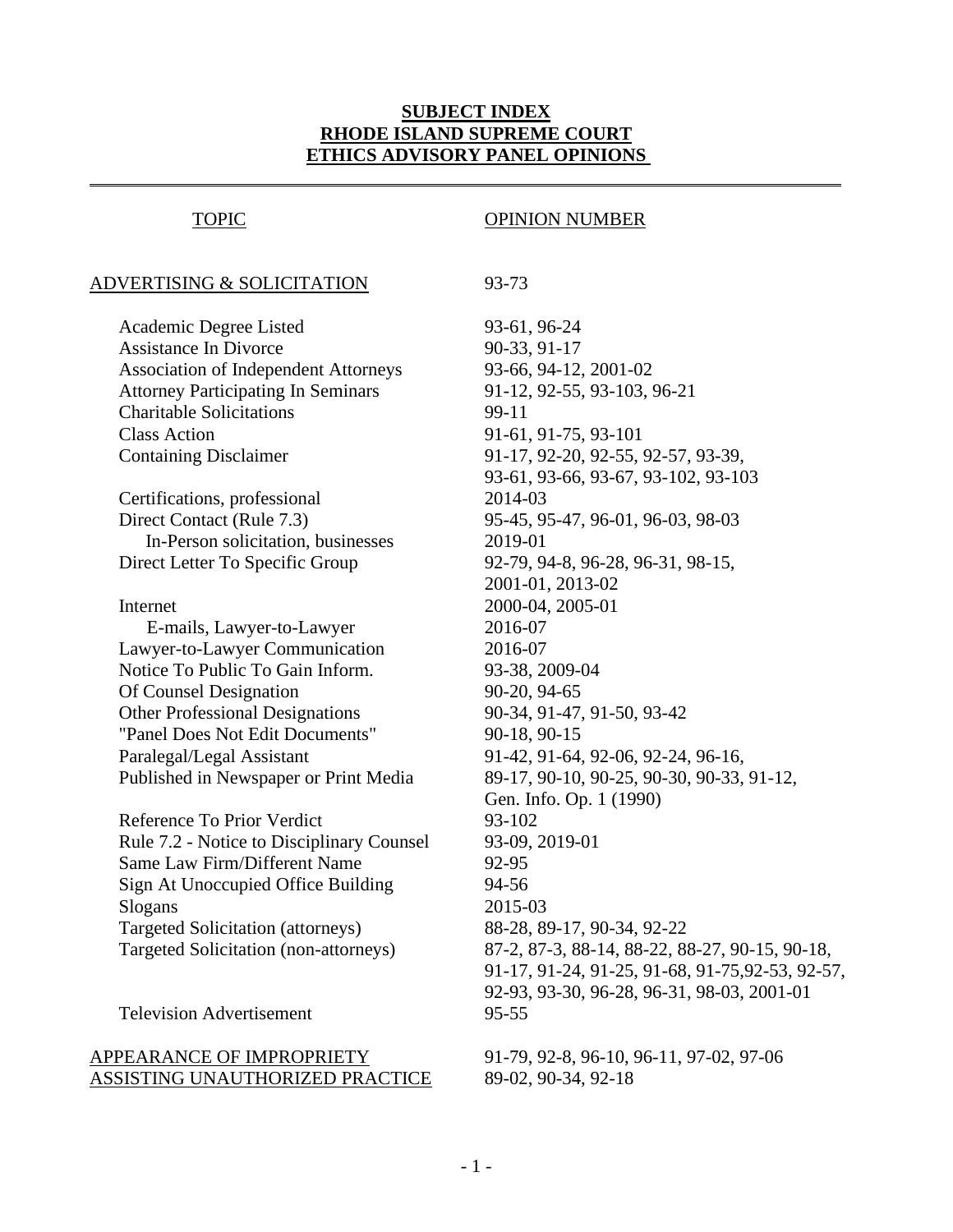| <b>ATTORNEY AS</b>                                       |                                                                                          |
|----------------------------------------------------------|------------------------------------------------------------------------------------------|
| <b>Arbitrator or Mediator</b>                            | $92 - 05$                                                                                |
| Clerk or Judge                                           | 95-06, 95-07, 99-03                                                                      |
| Intermediary                                             | 93-58, 93-76                                                                             |
| Municipal Committee Member                               | 93-24                                                                                    |
| Part-time Government Employee                            | 89-01, 90-11, 90-14, 90-16, 90-28, 90-36, 91-01,<br>91-83, 92-86, 93-43, 96-13, 2014-06  |
| Part-time Judge                                          | 93-17, 99-03, 2003-03, 2016-03                                                           |
| Part-time State Employee                                 | 88-21, 89-01, 89-09, 91-08, 91-63, 91-70,<br>96-27, 99-07                                |
| Police-Officer                                           | $95-16$                                                                                  |
| Witness                                                  | 89-08, 90-27, 91-10, 91-31, 93-40, 93-46, 94-61<br>93-46, 95-40, 95-44, 2002-02, 2002-05 |
| Partner or associate as witness                          | 93-46, 97-11, 2002-02                                                                    |
| ATTORNEY-CLIENT PRIVILEGE<br>(See Confidentiality)       |                                                                                          |
| ATTORNEY, FAIRNESS TO OPPOSING<br><b>PARTY</b>           | 91-09                                                                                    |
| ATTORNEY, FURNISHING THIRD PARTY                         |                                                                                          |
| <b>EVALUATION</b>                                        | 91-13, Gen Info. Op. 3(1991)                                                             |
| ATTORNEY, NON-PROFIT CORPORATION                         | 93-25                                                                                    |
| ATTORNEY PUBLISHING ARTICLE                              | 88-23                                                                                    |
| ATTORNEY REPRESENTING BUSINESS<br><b>PARTNERSHIP</b>     | 90-38                                                                                    |
| <b>ATTORNEYS - LIENS</b>                                 |                                                                                          |
| G.L. $\S$ 9-3-1 et seq.                                  | 91-49                                                                                    |
| Upon discharge or termination                            | 96-35                                                                                    |
| ATTORNEY'S VIOLATION OF RULES OF<br>PROFESSIONAL CONDUCT | 90-04, 90-05, 90-08, 90-13, 91-26, 93-48                                                 |
| <b>ATTORNEY'S VIOLATION OF STATE</b><br><b>STATUTE</b>   | 88-21, 88-32, 90-23, 90-30                                                               |
| <b>BOARD OF DIRECTORS</b>                                |                                                                                          |
| Election-law reform board                                | 2017-03                                                                                  |
| Hospital board                                           | 89-02                                                                                    |
| BUSINESS TRANSACTION WITH CLIENT                         | 88-31, 90-09, 96-26, 96-29, 2012-05                                                      |
| BUSINESS TRANSACTION WITH JUDGE                          | $92 - 14$                                                                                |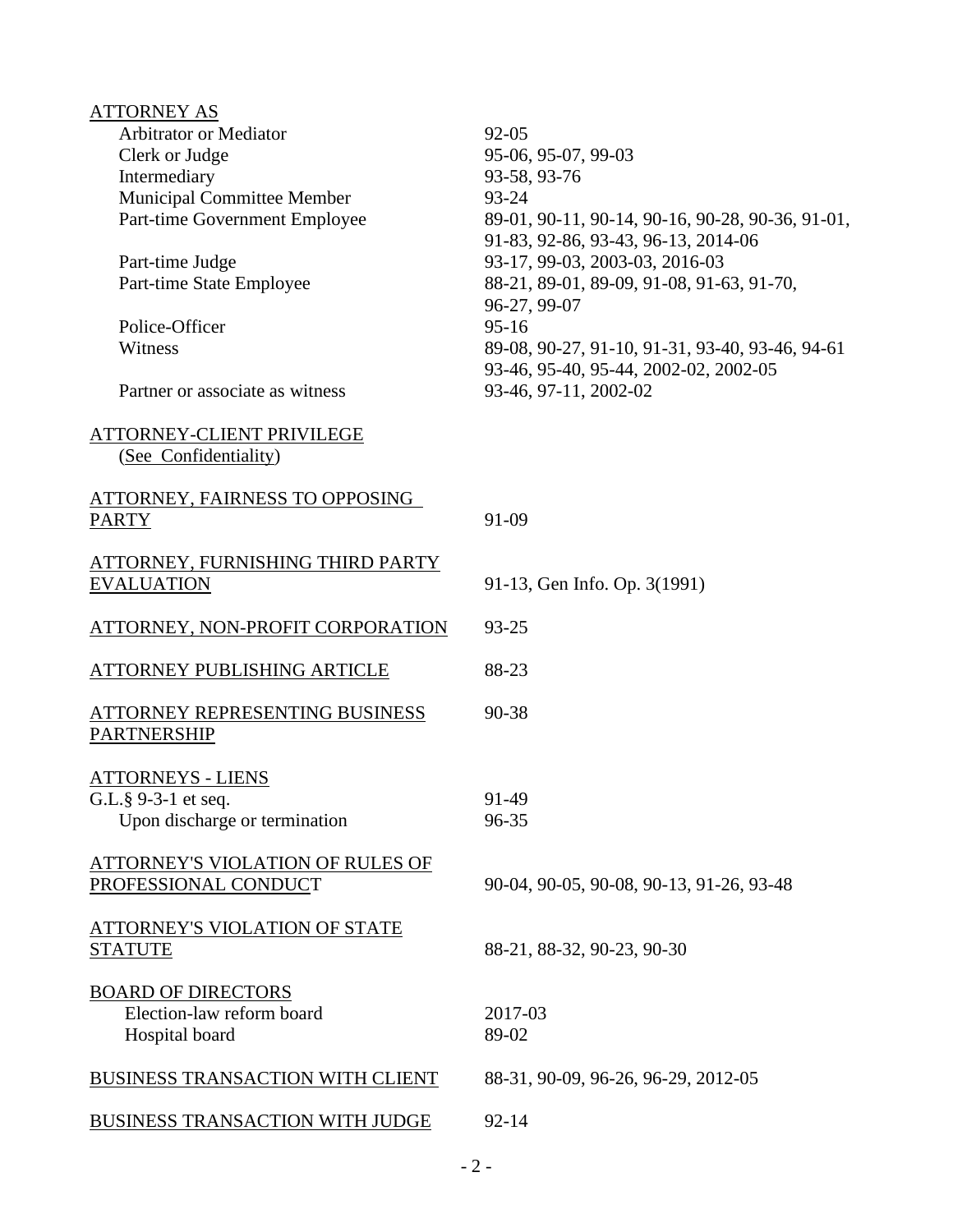| CANDOR TOWARD TRIBUNAL<br>Client leaves court-ordered program<br>Death of Plaintiff, disclosure of<br>Fiduciary's use of probate assets<br>Guardianships<br>Overpayment to client by SSA, disclosure of | Gen. Info. Op. 2 (1990)<br>92-07, 93-56, 99-06<br>97-01<br>2014-04<br>$92 - 23$<br>2007-06                     |
|---------------------------------------------------------------------------------------------------------------------------------------------------------------------------------------------------------|----------------------------------------------------------------------------------------------------------------|
| <b>CLASS ACTION LITIGATION</b>                                                                                                                                                                          | 87-2, 91-75, 2009-02                                                                                           |
| <b>CLIENT ADMITS FALSE TESTIMONY</b>                                                                                                                                                                    | 91-76, Gen'l. Info. Op. 2 (1990)                                                                               |
| <b>CLIENT CONSENT</b><br>Disclosure of bills to insurer's auditor<br>Payment for Medical Expenses (Med. Lien)                                                                                           | 90-02, 90-16, 90-24, 91-40, 91-48,<br>91-54, 91-60,<br>99-17<br>91-32, 91-37, 92-47, Gen. Info. Op. 7 (1997)   |
| <b>CLIENT COSTS</b>                                                                                                                                                                                     | 93-05                                                                                                          |
| <b>CLIENT DISABILITY</b>                                                                                                                                                                                | 92-16, 94-11, 96-05                                                                                            |
| <b>CLIENT FILE</b><br>G.L. $§ 8-14-2$                                                                                                                                                                   | 89-13, 90-19, 90-38, 91-02, 92-88, 93-76,<br>93-84, 94-41, 96-35, 2000-6, 2000-7, 2010-06,<br>2016-04<br>94-09 |
| <b>CLIENT FUNDS</b><br>Distribution of<br>Upon discharge or withdrawal of attorney                                                                                                                      | 90-21, 91-32, 91-37<br>90-31, 2016-08<br>96-33, 2004-07                                                        |
| <b>CLIENT INCAPACITY</b>                                                                                                                                                                                | 90-03                                                                                                          |
| CLIENT, PROTECTION OF MISSING CLIENT                                                                                                                                                                    | 91-82                                                                                                          |
| <b>CLIENT'S DEATH</b> (See Death of Client)                                                                                                                                                             |                                                                                                                |
| <b>CLOSED FILES, Attorney's Obligation</b>                                                                                                                                                              | $92 - 10$                                                                                                      |
| COMMUNICATIONS CONCERNING A<br>LAWYER'S SERVICES<br>With client -Rule 1.4                                                                                                                               | 93-73, 94-70, 95-14<br>96-10, 96-15                                                                            |
| <b>COMMUNICATION WITH CORPORATE</b><br><b>EMPLOYEES</b><br>With former employees of corporate party                                                                                                     | 91-74, 2011-03, 2012-02                                                                                        |
| <b>COMMUNICATIONS WITH PERSONS</b><br>REPRESENTED BY COUNSEL                                                                                                                                            | 92-96, 93-33, 94-81, 96-14, 97-14, 2000-09,                                                                    |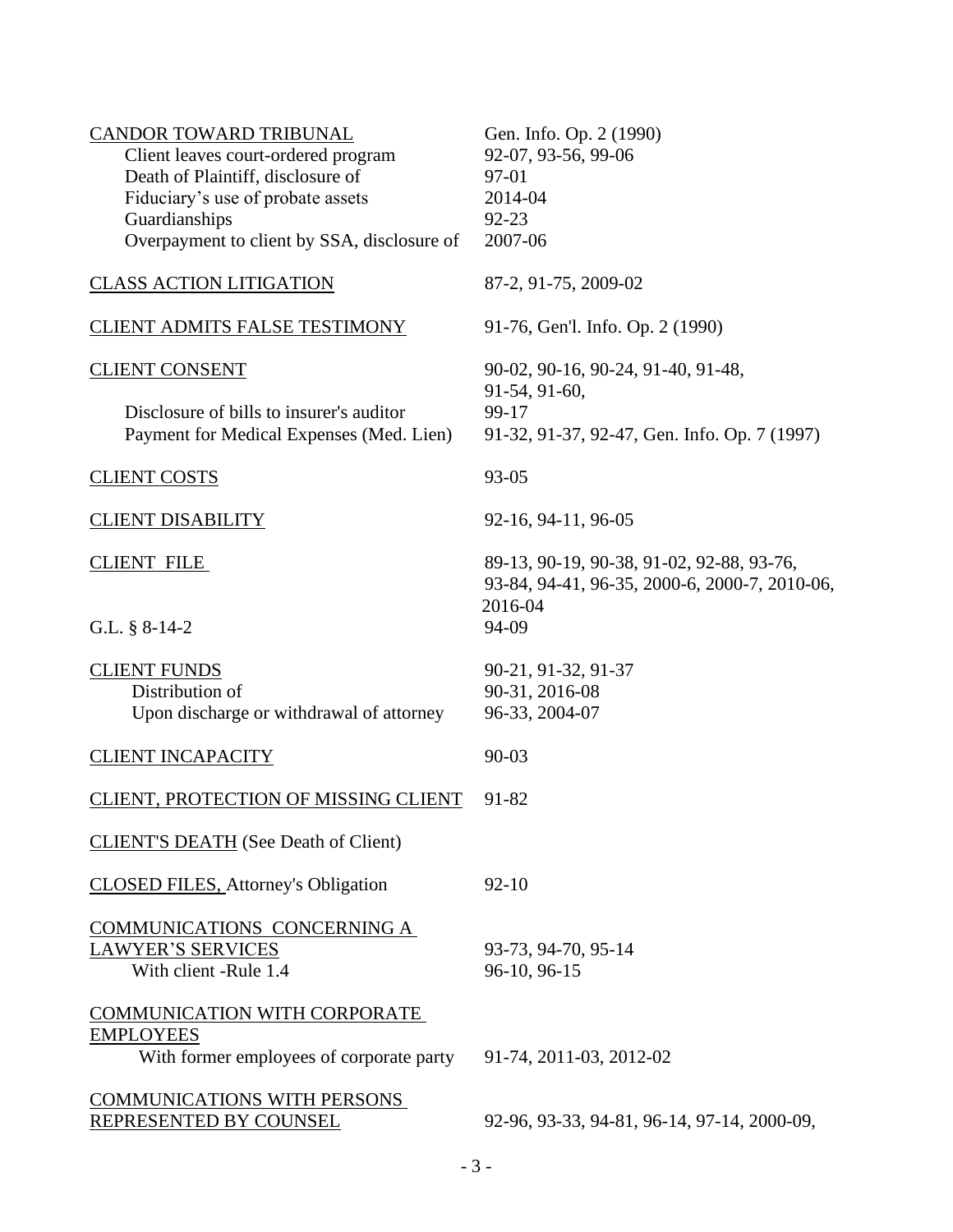| With insurance adjuster                                                                                                                                                                                                                                                                                                                                                                                                                              | 2002-01, 2002-04<br>93-33                                                                                                                                                                                                                                                                                      |
|------------------------------------------------------------------------------------------------------------------------------------------------------------------------------------------------------------------------------------------------------------------------------------------------------------------------------------------------------------------------------------------------------------------------------------------------------|----------------------------------------------------------------------------------------------------------------------------------------------------------------------------------------------------------------------------------------------------------------------------------------------------------------|
| <b>CONFIDENTIALITY</b>                                                                                                                                                                                                                                                                                                                                                                                                                               |                                                                                                                                                                                                                                                                                                                |
| Attorney being deposed or summoned<br>Attorney responding to subpoena<br>Exception, to estimate a claim or defense<br>Forgery of attorney's signature<br>Client leaves court-ordered program<br>Client's failure to pay attorney's fee<br>Confidentiality as applied to non-client<br>Death of client<br>Disclosing bills to insurer's auditor<br>Disclosure of settlement to Lawyers' Weekly<br>Disclosure to former client's employee<br>Generally | 91-36, 93-02, 93-08, 94-52, 2000-08<br>91-27, 92-50, 93-02, 93-08, 93-26, 94-38, 98-2<br>94-06<br>$97 - 15$<br>92-07, 93-56, 99-06<br>97-23<br>$94 - 15$<br>96-34, 2013-05<br>99-17<br>99-02<br>2013-06<br>88-16, 88-23, 89-06, 89-07, 89-09, 89-12, 91-4,<br>91-65, 92-01, 92-17, 92-28, 92-45, 92-80, 93-10, |
| Guardians<br>Identity of client<br>IRS Audit of Attorney's Tax Return<br>Joint venture & client information<br>Prospective Client<br>Reporting Attorney Who Is Executor<br><b>Reporting Fraud By Client</b><br>Reporting Information To Tribunal<br><b>Reporting Lawyer Misconduct</b>                                                                                                                                                               | 93-45, 93-84, 93-94, 94-8, 94-42, 95-19, 95-26,<br>95-61, 96-06, 96-27, 2002-03<br>2014-06<br>94-42, 95-61<br>97-19<br>2020-01<br>2016-06<br>94-78<br>96-08, 2005-05<br>92-07, 96-27, 99-06<br>92-01, 92-72                                                                                                    |
| <b>Reporting Threat By Client</b><br><b>Substantial Bodily Harm Exception</b>                                                                                                                                                                                                                                                                                                                                                                        | 98-12<br>95-04                                                                                                                                                                                                                                                                                                 |
| Title Insurance Company Audit                                                                                                                                                                                                                                                                                                                                                                                                                        | 2011-05                                                                                                                                                                                                                                                                                                        |
| <b>CONFLICT OF INTEREST</b>                                                                                                                                                                                                                                                                                                                                                                                                                          |                                                                                                                                                                                                                                                                                                                |
| <b>Administrative Proceedings</b><br><b>Attorney as Board Member</b>                                                                                                                                                                                                                                                                                                                                                                                 | 2007-08                                                                                                                                                                                                                                                                                                        |
| election-law reform board                                                                                                                                                                                                                                                                                                                                                                                                                            | 2017-03                                                                                                                                                                                                                                                                                                        |
| partner on hospital board                                                                                                                                                                                                                                                                                                                                                                                                                            | 89-02                                                                                                                                                                                                                                                                                                          |
| Attorney as City Council Member                                                                                                                                                                                                                                                                                                                                                                                                                      | 2005-09, 2013-04                                                                                                                                                                                                                                                                                               |
| Attorney as Clerk or Judge<br><b>Attorney as Government Employee</b><br>Attorney as Intermediary<br>Attorney as Part-time Government Employee                                                                                                                                                                                                                                                                                                        | 95-06, 95-07, 99-03<br>2010-02, 2014-07<br>93-58, 93-76<br>89-01, 90-11, 90-14, 90-16, 90-28, 90-36, 91-01,<br>91-83, 92-86, 93-43, 96-13, 2002-06, 2014-06                                                                                                                                                    |
| Attorney as Police Officer                                                                                                                                                                                                                                                                                                                                                                                                                           | $95 - 16$                                                                                                                                                                                                                                                                                                      |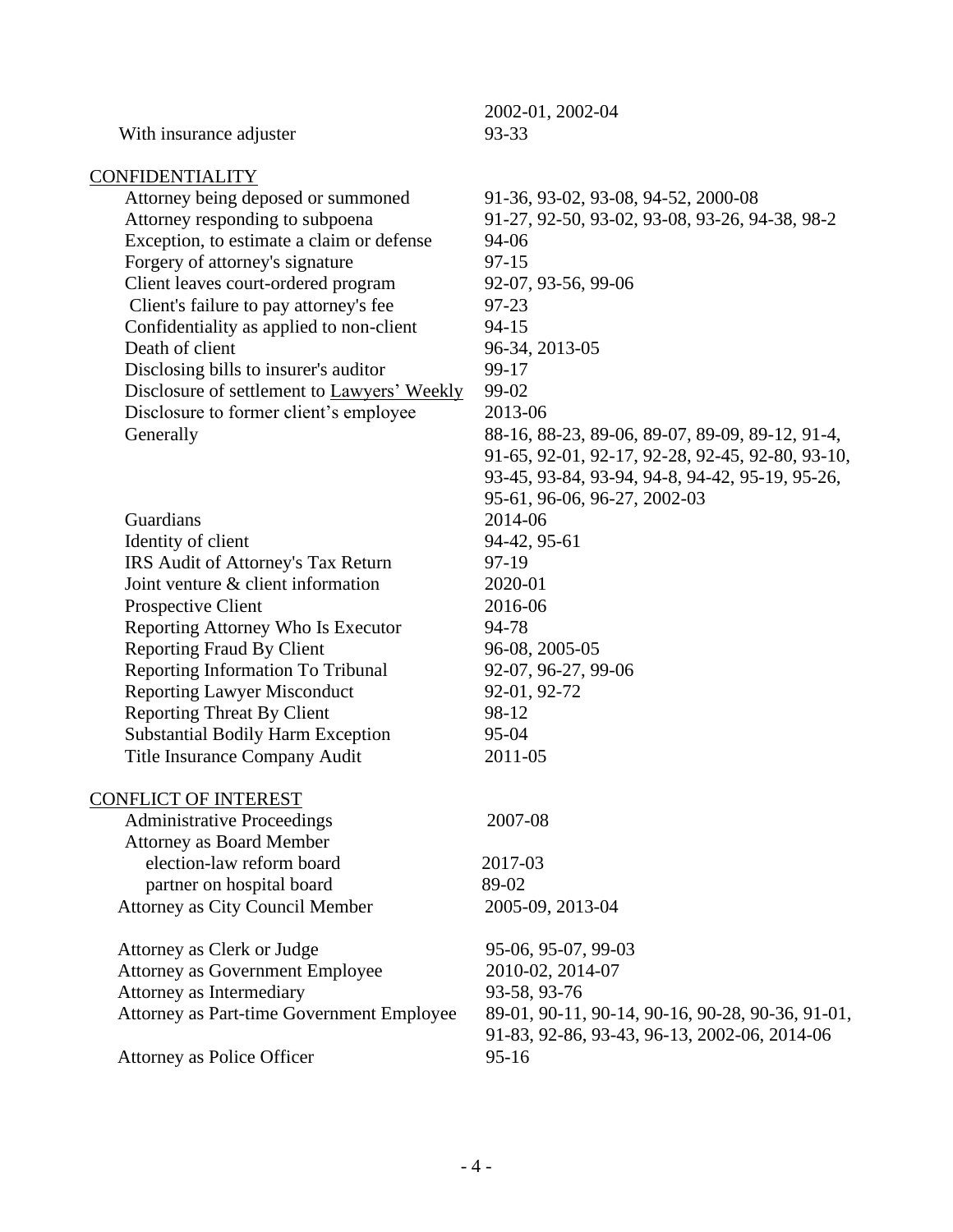# Conflict of Interest (continued):

| Attorney's Colleague Member of City Council<br>Attorney's Partner Member of Hospital Board<br>Client with Claim Against Other Client | 99-13, 2012-04<br>89-22<br>97-03, 2017-04                                                            |
|--------------------------------------------------------------------------------------------------------------------------------------|------------------------------------------------------------------------------------------------------|
| <b>Class actions</b>                                                                                                                 | 2009-02                                                                                              |
| <b>Corporation As Former Client</b>                                                                                                  | 2005-10, 2019-02                                                                                     |
| representing director                                                                                                                | $94-17$                                                                                              |
| representing employee<br><b>Domestic Relations Matters</b>                                                                           | 96-19                                                                                                |
|                                                                                                                                      | 88-16, 89-07, 90-02, 91-28, 92-77, 93-68, 93-92,<br>95-20, 95-49, 95-58, 96-07, 96-22, 97-18, 97-21, |
|                                                                                                                                      | 98-04, 2001-05, 2010-07, 2016-09                                                                     |
| Former Client - Rule 1.9                                                                                                             | 91-30, 91-33, 91-36, 92-15, 92-19, 92-27,                                                            |
|                                                                                                                                      | 92-31, 92-48, 92-51, 92-59, 92-68, 92-77,                                                            |
|                                                                                                                                      | 93-36, 93-49, 93-53, 93-72, 93-77, 93-87, 93-95,                                                     |
|                                                                                                                                      | 93-97, 94-07, 94-10, 94-16, 94-22, 94-28, 94-53,                                                     |
|                                                                                                                                      | 94-55, 94-66, 94-69, 94-74, 94-79, 94-80, 95-20,                                                     |
|                                                                                                                                      | 95-34, 95-42, 95-48, 96-04, 96-20, 97-06, 97-07,                                                     |
|                                                                                                                                      | 97-08, 98-04, 98-05, 98-11, 98-13, 99-12, 99-14,                                                     |
|                                                                                                                                      | 2004-04, 2005-03, 2007-07                                                                            |
| amicas brief, client's pro-se appeal                                                                                                 | 2018-03                                                                                              |
| as witness                                                                                                                           | 2001-06                                                                                              |
| bankruptcy                                                                                                                           | 2012-01                                                                                              |
| corporate representation                                                                                                             | 2019-02                                                                                              |
| joint defense agreement                                                                                                              | 2004-05                                                                                              |
| power of attorney                                                                                                                    | 94-03                                                                                                |
| representation adverse to former                                                                                                     |                                                                                                      |
| firm's client                                                                                                                        | 2012-07                                                                                              |
| screening law partner                                                                                                                | 2010-03                                                                                              |
| "substantially related"                                                                                                              | 95-42, 95-49, 95-50, 95-58, 96-04, 96-07, 96-09,                                                     |
|                                                                                                                                      | 96-12, 97-09, 97-18, 2001-05, 2001-08, 2005-02,<br>2005-08, 2007-07, 2017-05, 2019-02                |
|                                                                                                                                      | 2004-06                                                                                              |
| spouses<br>Former Government Lawyer                                                                                                  | 2007-09, 2010-08, 2016-02                                                                            |
| Former Judge                                                                                                                         | 2007-01, 2018-04                                                                                     |
| General Rule - Rule 1.7                                                                                                              | 94-45, 94-47, 94-48, 94-58, 94-68, 95-48, 95-2,                                                      |
|                                                                                                                                      | 95-53, 95-54, 95-56, 96-02, 95-11, 96-23, 99-5                                                       |
| <b>Giving Financial Assistance</b>                                                                                                   | 91-26                                                                                                |
| Government Lawyers & Child Support                                                                                                   | 95-22, 95-56, 96-27, 99-07                                                                           |
| Immigration representation                                                                                                           | 2004-06, 2010-01                                                                                     |
| <b>Insurance Representation</b>                                                                                                      | 91-40, 94-19, 94-28, 98-10                                                                           |
| disclosure of bills to outside auditor                                                                                               | 99-17                                                                                                |
| insurer's litigation management guidelines                                                                                           | 99-18                                                                                                |
| professional judgment, insurer                                                                                                       |                                                                                                      |
| interference                                                                                                                         | 99-18                                                                                                |
| Job negotiations related to Client's opponent                                                                                        | 2017-06                                                                                              |
| Lender's Counsel & Borrower's Counsel                                                                                                | 92-08, 92-76                                                                                         |
| Loans to Clients                                                                                                                     | 93-100                                                                                               |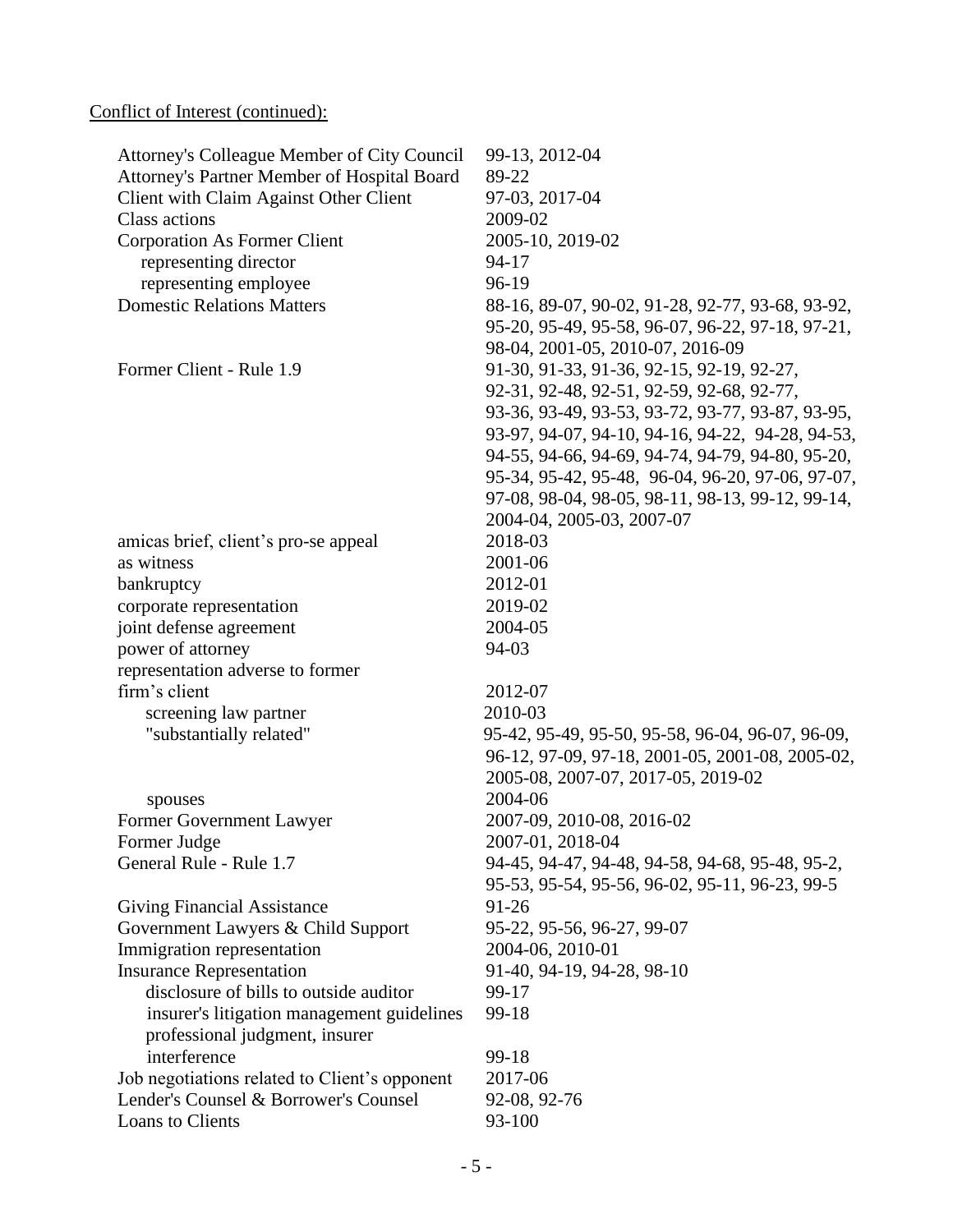# Conflict of Interest continued:

| <b>Multiple Representation</b><br><b>Other Situations - Conflicts of Interest</b> | 88-10, 88-11, 90-26, 96-08, 99-05, 2002-07, 2006-01<br>88-01, 88-26, 88-33, 89-03, 89-06, 89-09, 8919, |
|-----------------------------------------------------------------------------------|--------------------------------------------------------------------------------------------------------|
|                                                                                   | 89-22, 90-01, 90-06, 90-07, 90-24,                                                                     |
|                                                                                   | 90-29, 90-32, 90-38, 91-10, 91-19, 91-23,                                                              |
|                                                                                   | 91-30, 91-31, 91-32, 91-33, 91-34, 91-67,                                                              |
|                                                                                   | 91-69, 92-02, 92-30, 92-32, 92-36, 92-37,                                                              |
|                                                                                   | 92-38, 92-74, 93-44, 93-51, 93-60, 93-62,                                                              |
|                                                                                   | 93-74, 93-79, 93-83, 93-86, 93-89, 93-96, 98-01,                                                       |
|                                                                                   | 99-05, 2003-05                                                                                         |
| Referring Clients to Lawyer's                                                     |                                                                                                        |
| <b>Non-legal Business Customers</b>                                               | 2007-11                                                                                                |
| <b>Related Attorneys</b>                                                          | 91-19, 93-50, 97-13, 2005-07                                                                           |
| <b>Related Business Interest</b>                                                  | 93-04, 96-26, 96-29, 98-08                                                                             |
| Representing Co-defendants                                                        | 91-23                                                                                                  |
| Representing Agency & Former Director                                             | 2000-1                                                                                                 |
| Representing Client & Opposing Counsel                                            | 93-03                                                                                                  |
| Representing Client and Opposing Law firm                                         | 2016-01                                                                                                |
| Representing Corporation & Shareholders                                           | 93-23, 93-80                                                                                           |
| <b>Representing Court</b>                                                         | 93-90                                                                                                  |
| Representing Municipality and Private Clients                                     |                                                                                                        |
| before boards or departments                                                      | 2003-06, 2007-03, 2010-04                                                                              |
| Representing Party Adverse to Client of                                           |                                                                                                        |
| former Firm                                                                       | $97-10$                                                                                                |
| Representing Party Adverse to Former                                              |                                                                                                        |
| <b>Agency Employer</b>                                                            | 2007-09                                                                                                |
| Representing Party Adverse to Former Firm                                         | 98-07                                                                                                  |
| Representing passenger in Auto Accident, and                                      | 2006-01                                                                                                |
| Driver in Other Matter                                                            |                                                                                                        |
| Representing Therapist & Patients                                                 | 94-22                                                                                                  |
| <b>Sharing Office Space</b>                                                       | 2018-02                                                                                                |
| Rule 1.8                                                                          |                                                                                                        |
| Allowable Transactions - Rule 1.8                                                 | 92-92, 93-07, 93-54, 93-50, 93-59, 99-16                                                               |
| Prohibited Transactions - Rule 1.8                                                | 92-56, 92-65, 95-02, 96-26, 96-29                                                                      |
| 1.8(a)<br>Rule                                                                    | 93-59, 94-23, 99-16                                                                                    |
| Rule<br>1.8(e)                                                                    | 92-92, 93-07, 94-33                                                                                    |
| Rule<br>1.8(f)                                                                    | 92-65, 93-54, 96-17, 99-17, 99-18                                                                      |
| Rule<br>1.8(i)                                                                    | 92-56, 93-50. 94-26, 96-19, 96-11, 2005-07                                                             |
| Rule<br>1.8(i)                                                                    | $95 - 02$                                                                                              |
| Rule<br>1.9 (See Conflict of Interest-                                            |                                                                                                        |
| Former Client)                                                                    |                                                                                                        |
| Spouses                                                                           |                                                                                                        |
| spouse is prosecuting officer                                                     | 2004-03                                                                                                |
| <b>CONSENT OF PARTIES</b>                                                         | 91-76                                                                                                  |
| CORPORATION AS CLIENT COURT ORDER                                                 | 91-29                                                                                                  |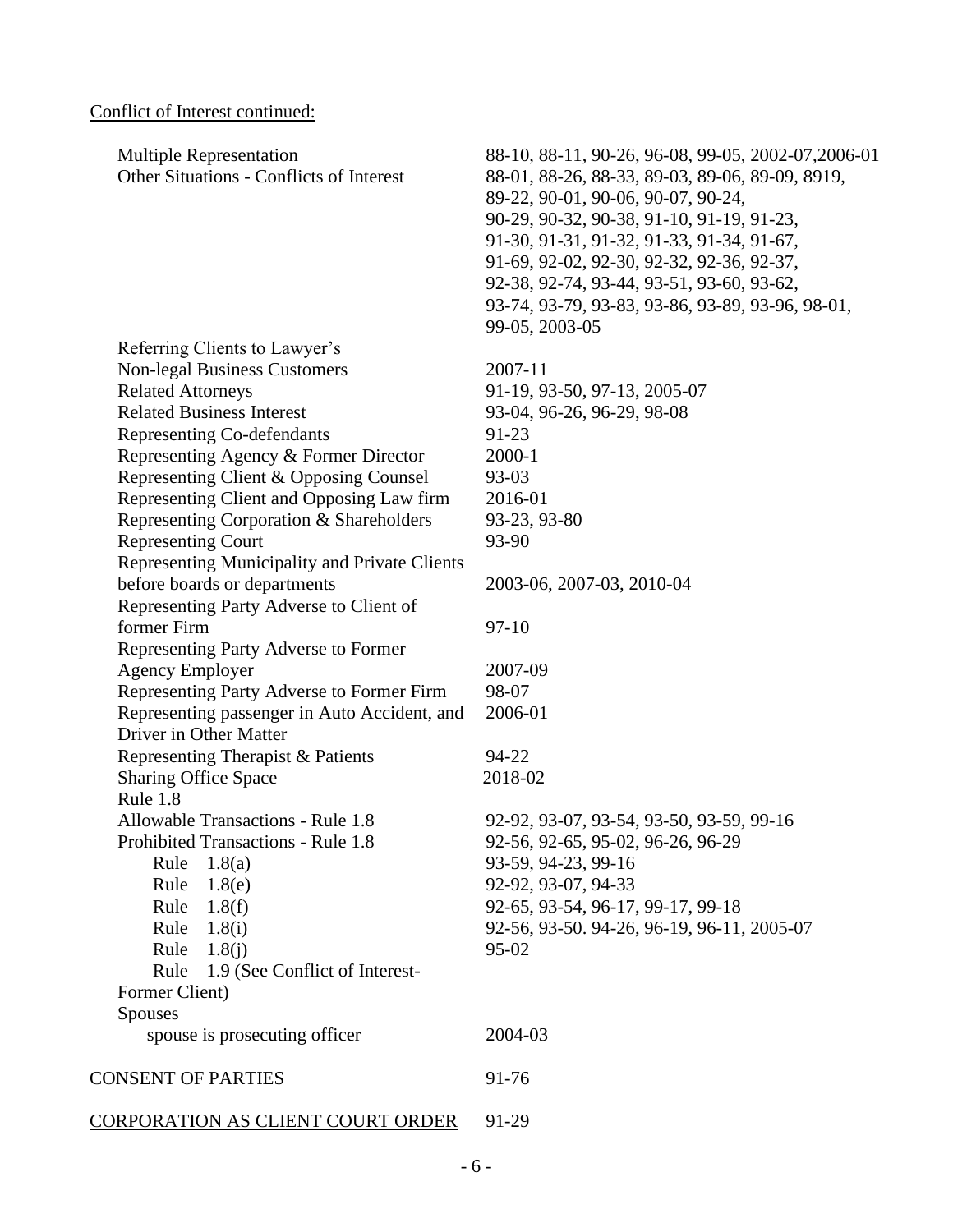| <b>DEATH OF CLIENT</b>                                                         |                                                |
|--------------------------------------------------------------------------------|------------------------------------------------|
| Confidentiality                                                                | 96-34                                          |
| Disclosure of                                                                  | 97-01                                          |
| DECISION MAKING AUTHORITY OF CLIENT                                            | 2018-01                                        |
| DECLINING OR TERMINATING                                                       |                                                |
| <b>REPRESENTATION</b>                                                          | 91-80, 92-04, 92-09, Gen. Info Op.2 (1990)     |
|                                                                                | 92-43, 92-49, 92-64, 94-19, 94-73, 95-13,      |
|                                                                                | 95-38                                          |
| <b>Attorney Closing Law Practice</b>                                           | 95-08                                          |
| DIRECT CONTACT, NON-CLIENT                                                     | 87-2, 88-14, 88-22, 88-27, 88-29,              |
| Advertising                                                                    | 89-14, 89-17, 89-18, 90-8, 90-9, 90-11, 90-15, |
|                                                                                | 95-21, 95-45, 96-28, 96-31, 98-03              |
| With Municipality for Work                                                     | 94-20                                          |
|                                                                                |                                                |
| <b>DISCHARGE OF ATTORNEY</b>                                                   | 90-26, 91-22, 91-26, 96-33                     |
| <b>DUAL PRACTICE</b>                                                           |                                                |
| Law practice $\&$ other profession or business                                 | 96-26, 96-29, 98-08, 99-08                     |
|                                                                                |                                                |
| <b>DUAL REPRESENTATION</b>                                                     | 93-65                                          |
| <b>ESCROW FUNDS</b>                                                            | 88-12, 91-53, 95-25, 96-33, 2011-04, 2014-01   |
|                                                                                |                                                |
| <b>EVALUATION FOR USE BY THIRD PERSONS</b> Gen. Info. Op. 3 (1991), 92-88      |                                                |
| EX PARTE COMMUNICATION                                                         | 92-89, 2011-03, 2012-02                        |
| Of Former Corporate Employee                                                   | 91-74, 2011-03, 2012-02                        |
|                                                                                |                                                |
| <b>EXPENSES PAID BY ATTORNEY</b>                                               | 92-92, 93-7                                    |
| Indigent client                                                                | 2012-08                                        |
| <b>EXPEDITING LITIGATION</b>                                                   |                                                |
| Client's Refusal to Settle                                                     | 99-01                                          |
|                                                                                |                                                |
| <b>FEES</b>                                                                    | 90-13, 90-23, 91-22                            |
| Collection case, fee conflict                                                  | 91-81                                          |
| Contingent fees                                                                | 91-22, 91-56, 91-71, 92-02, 92-85, 93-69       |
| contingent security interest in property<br>division with predecessor attorney | 2012-05<br>2001-03                             |
| domestic relations                                                             | 91-78, 92-02, 2006-03                          |
| Court awarded fees reduced by client                                           | 94-64                                          |
|                                                                                |                                                |
| Discharged attorney                                                            | Gen. Info. Op. 4 (1991)                        |
| Division of fees                                                               | 92-52, 92-61, 94-51, 94-67, 95-03              |
|                                                                                |                                                |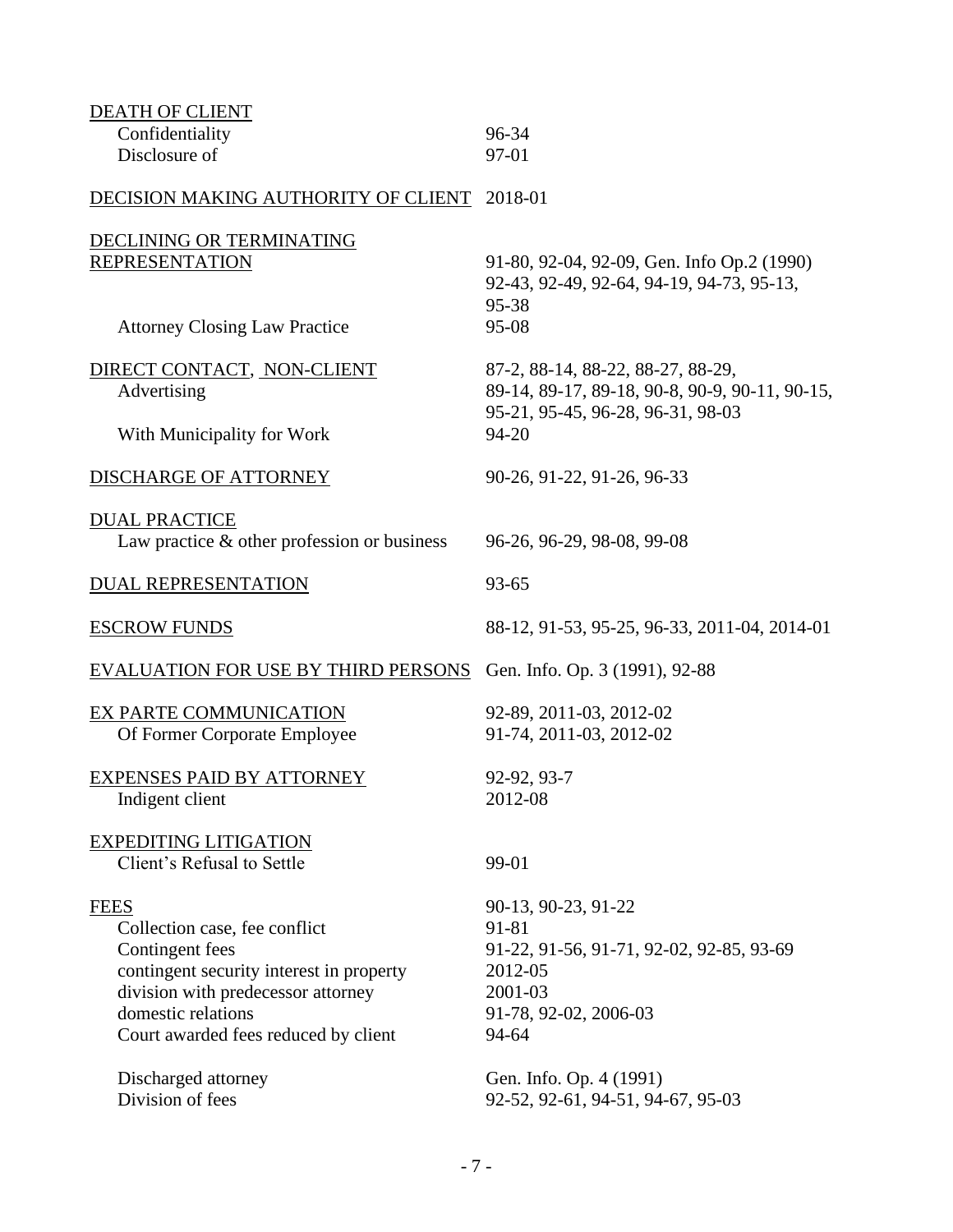Fees continued:

| Division of fees between attorneys | 93-37, 95-15, 97-12, 97-16, 98-14, 99-19                       |
|------------------------------------|----------------------------------------------------------------|
| predecessor attorney               | 2001-03                                                        |
| <b>Excess retainer fees</b>        |                                                                |
| Third-party payor                  | 2016-08                                                        |
| Fee-sharing/nonlawyer              | 95-03, 2000-05, 2009-03, 2013-01, 2013-03,<br>2016-05, 2019-04 |
| Interest on past due fees          | 98-06, 2007-05                                                 |
| Lender's counsel                   | $90 - 23$                                                      |
| Mixing fixed with contingent fee   | 92-42                                                          |
| Non-refundable fees                | 94-63                                                          |
| Percentage fee, estate             | 92-73                                                          |
| Photocopy fees to non-clients      | 93-75                                                          |
| Reasonableness of fee              | $96-18$                                                        |
| <b>Referral Fees</b>               | 95-15, 95-18, 97-16                                            |
| division of fees between attorneys | 91-71, 92-61, 93-37, 95-15, 98-14                              |
| Suspended attorney, quantum meruit | 92-03, 91-71, 92-54, 92-58, 92-61, 92-81,                      |
|                                    | 92-87, 2001-07                                                 |
| Worker's compensation              | 89-21                                                          |
| <b>FIDUCIARY</b>                   | 92-23, 94-14                                                   |
| FIRM NAMES AND LETTERHEAD          | 91-47, 92-06, 95-14, 2008-01                                   |
| Of Counsel                         | 90-20, 94-65                                                   |
| Suspended attorney                 | 2001-07                                                        |
| FORMER JUDGE OR ARBITRATOR         |                                                                |
| Former probate judge               | 2007-01                                                        |
| Former district court judge        | 2018-04                                                        |
| <b>GIFT</b>                        |                                                                |
| For referral                       | 89-05, 2000-03                                                 |
| <b>GIFT TO JUDGES</b>              | 91-41                                                          |
| Hosting a Party for Judges         | 92-90                                                          |
| <b>GRAND JURY</b>                  |                                                                |
| Attorney appearing before          | 91-27                                                          |
| <b>GUARDIAN AD LITEM</b>           |                                                                |
| Partnership with nonlawyers        | 2009-03                                                        |
| <b>GUARDIANSHIPS</b>               | 92-23, 2004-01, 2004-02                                        |
| <b>IMPARTIALITY OF TRIBUNAL</b>    | 92-62, 91-41                                                   |
|                                    |                                                                |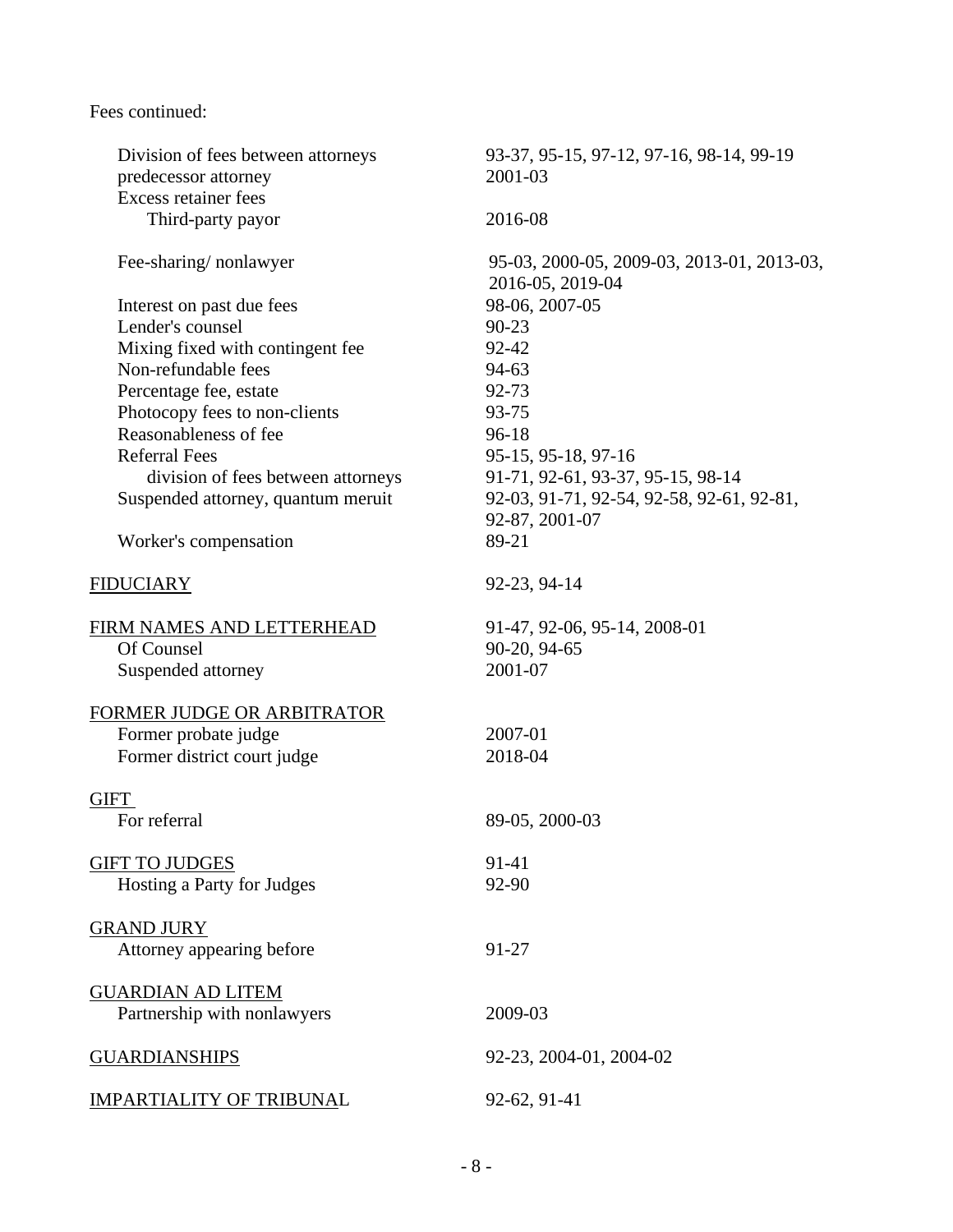| <b>IMMIGRATION REPRESENTATION</b>                                                                                                                                                                                 | 2004-06, 2010-01, 2016-04                                                                                                                                                   |
|-------------------------------------------------------------------------------------------------------------------------------------------------------------------------------------------------------------------|-----------------------------------------------------------------------------------------------------------------------------------------------------------------------------|
| <b>IMPUTED DISQUALIFICATION</b>                                                                                                                                                                                   | 89-01, 89-22, 90-01, 90-14, 91-28, 92-70<br>93-11, 93-47, 93-66, 93-82, 94-28,<br>94-71, 94-71(A), 94-79, 94-80, 97-02, 97-03,<br>97-10, 2005-06, 2012-07, 2014-02, 2016-01 |
| "Of counsel"                                                                                                                                                                                                      | 97-06, 99-09                                                                                                                                                                |
| INDEPENDENT PROFESSIONAL JUDGMENT<br>(See Professional Independence of Lawyer)                                                                                                                                    |                                                                                                                                                                             |
| <b>INSURANCE REPRESENTATION</b><br>Disclosure of bills to outside auditor<br><b>Insured Cannot be Located</b><br><b>Insurer's Litigation Management Guidelines</b><br>Professional judgment, insurer interference | 91-40, 94-19, 94-28, 98-10<br>99-17<br>2005-04<br>99-18<br>99-18                                                                                                            |
| <b>INTERMEDIARY</b><br>(See Multiple Representation)                                                                                                                                                              |                                                                                                                                                                             |
| <b>INTERPLEADER</b>                                                                                                                                                                                               | 91-81, 92-34, 92-52                                                                                                                                                         |
| <b>IOLTA ACCOUNTS</b><br>Title insurance company, access by                                                                                                                                                       | 88-02, 92-84, 93-93, 2011-04<br>2011-05                                                                                                                                     |
| <b>JURISDICTION</b> (See "Panel Jurisdiction")                                                                                                                                                                    |                                                                                                                                                                             |
| <b>LAW FIRM</b>                                                                                                                                                                                                   |                                                                                                                                                                             |
| Inviting to opening ceremonies<br>Names and Letterhead<br>(See Firm Names and Letterhead)                                                                                                                         | $91 - 05$                                                                                                                                                                   |
| <b>Responsibility of Paralegal</b>                                                                                                                                                                                | 95-09                                                                                                                                                                       |
| Splitting Up                                                                                                                                                                                                      | 91-35                                                                                                                                                                       |
| What is a law firm                                                                                                                                                                                                | 90-36, 91-17.1                                                                                                                                                              |
| <b>LAWYER</b> (See Attorney)                                                                                                                                                                                      |                                                                                                                                                                             |
| <b>LAWYER REFERRAL SERVICE</b>                                                                                                                                                                                    |                                                                                                                                                                             |
| Bar Sponsored/fee splitting                                                                                                                                                                                       | $95 - 03$                                                                                                                                                                   |
| <b>Internet Lawyer Referral Service</b>                                                                                                                                                                           | 2000-04, 2019-03                                                                                                                                                            |
| Not Bar Sponsored                                                                                                                                                                                                 | $95 - 05$                                                                                                                                                                   |
| Telephone contact with or letter to person<br>referred                                                                                                                                                            | 98-16                                                                                                                                                                       |
| <b>LICENSING OF ATTORNEYS</b>                                                                                                                                                                                     | 90-14, 89-01, 93-13                                                                                                                                                         |
| <b>LOANS BY ATTORNEY</b>                                                                                                                                                                                          | 92-02                                                                                                                                                                       |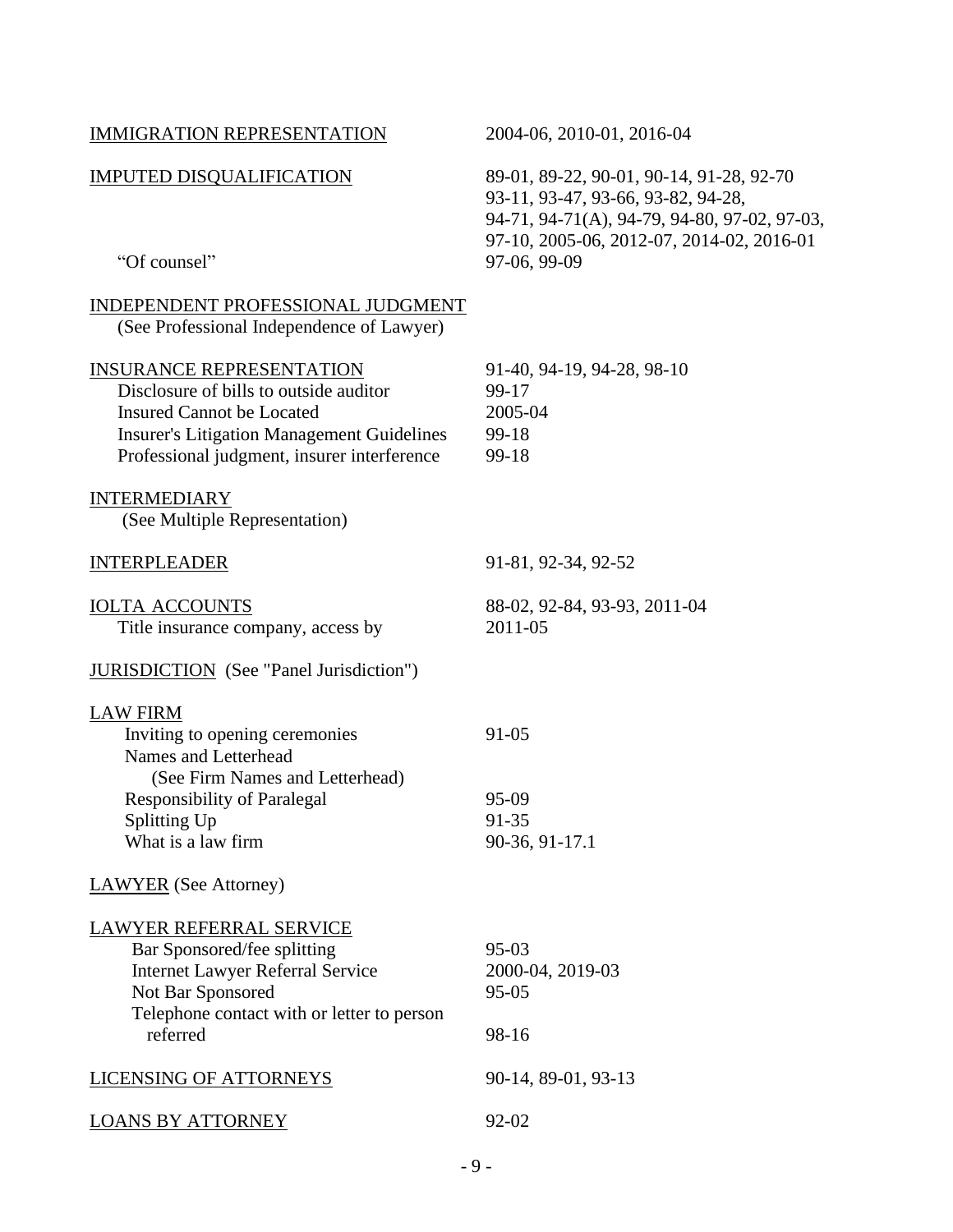| <b>MARIJUANA</b><br>Medical marijuana activities and<br>representation                                                                                   | 2017-01                                                                                          |
|----------------------------------------------------------------------------------------------------------------------------------------------------------|--------------------------------------------------------------------------------------------------|
| MEDIATION/ARBITRATION<br>Firm Name                                                                                                                       | 87-03, 95-01<br>2008-01                                                                          |
| <b>MERGER OF LAW FIRMS</b>                                                                                                                               | 91-73                                                                                            |
| <b>MERGER OF TWO LEGAL SERVICES</b>                                                                                                                      | 94-77                                                                                            |
| MISCONDUCT OF ATTORNEY<br>Attorney as fair housing tester<br><b>Conduct Involving Dishonesty</b><br>Impropriety, inference<br>Relative works for a judge | 92-01, 92-72, 95-41, 95-43<br>2020-03<br>93-81<br>$92 - 62$<br>92-78                             |
| <b>MISSING CLIENT</b><br>Locating client                                                                                                                 | 88-12, 90-21, 91-16, 91-82<br>91-77, 93-1, Gen. Info. Op. 6 (1993)<br>93-78, 93-81, 95-24, 95-39 |
| MULTIPLE REPRESENTATION<br>Buyer and seller, purchase of business<br>Intermediary, attorney as                                                           | 88-10, 88-11, 90-26,<br>2017-02<br>93-58, 93-76                                                  |
| NONLAWYER ASSISTANTS<br>Consultants, independent contractors                                                                                             | 2016-05                                                                                          |
| <b>OFFICE SHARING</b>                                                                                                                                    | 91-43, 92-33, 93-66, 94-12, 2001-02, 2018-02                                                     |
| OF COUNSEL DESIGNATION                                                                                                                                   | 90-20, 94-65, 97-06, 99-09                                                                       |
| ORGANIZATION AS CLIENT<br><b>Condominium Association</b><br>Organization's Employee as client                                                            | 92-41, 93-58, 93-80, 94-43, 95-17, 95-51, 2002-02,<br>2005-10<br>2003-04<br>2012-03              |
| PANEL JURISDICTION                                                                                                                                       | 88-19, 88-24, 89-3, 89-4, 91-35, Gen. Info.<br>Op. 8 (1997), 2007-10                             |
| PAPERS & PROPERTY OF CLIENT -                                                                                                                            | 92-88, 94-09                                                                                     |
| PARALEGALS, LEGAL ASSISTANTS                                                                                                                             | 90-12, 91-42, 91-64, 92-24, 95-09, 96-16, 2015-<br>01, 2016-05                                   |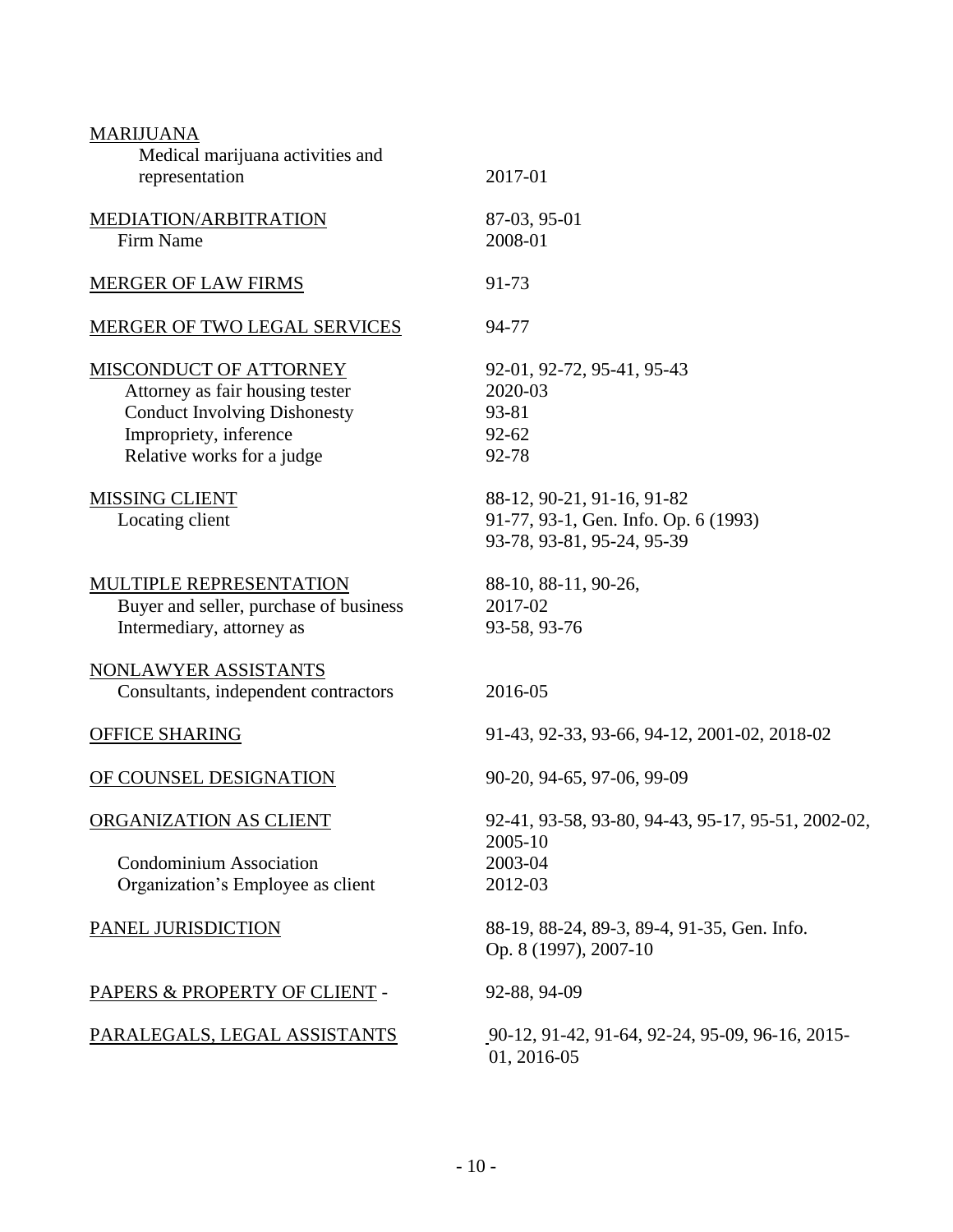| <b>PARTNERSHIPS</b>                          | 88-03, 88-07, 88-20, 89-01, 89-11, 90-20                         |
|----------------------------------------------|------------------------------------------------------------------|
| "Of Counsel"                                 | 90-20, 94-65                                                     |
| With out-of-state law firms                  | $91 - 14$                                                        |
| With nonlawyers                              | 2009-03, 2013-03, 2016-05                                        |
| PHYSICIANS BILL FOR MEDICAL SERVICES         |                                                                  |
| Inter-professional Code, RIBA & RI Med. Soc. | 92-25                                                            |
| PLACEMENT AGENCY, TEMPORARY                  |                                                                  |
| <b>EMPLOYMENT_OF LAWYERS</b>                 | 90-34                                                            |
| PRE-PAID LEGAL SERVICES                      | 88-09                                                            |
| PROBATE JUDGES                               |                                                                  |
| Fees for special session                     | 92-83                                                            |
| PROCEEDING WITH GOOD FAITH CLAIM             | 88-18, 88-30                                                     |
| PROFESSIONAL INDEPENDENCE                    |                                                                  |
| OF A LAWYER                                  |                                                                  |
| Collection forms                             | 95-47                                                            |
| Geriatric care manager employee              | 2006-05                                                          |
| Insurance representation                     | 99-18                                                            |
| <b>Mediation business</b>                    | 95-01                                                            |
| PROFESSIONAL CORPORATIONS                    | 88-7, 88-13, 88-17, 88-20, 89-10, 93-41, 93-52                   |
| PROSPECTIVE CLIENT                           | 2016-06                                                          |
| <b>PUBLIC SERVICE</b>                        |                                                                  |
| Attorney on Board of Directors               | 89-02, 2017-03                                                   |
| PURCHASE OF BONDS, Attorney's relative       | 88-33                                                            |
| <b>QUANTUM MERUIT</b>                        | Gen. Info. Op. 4 (1991), 91-71, 92-03, 92-52,<br>92-61, 94-01    |
| <b>REAL ESTATE MATTERS</b>                   | 88-01, 90-01, 92-08, 92-76, 93-26, 94-15, 94-80,<br>98-13, 99-14 |
| Attorney as real estate broker               | 96-29, 98-08                                                     |
| Fees of lender's counsel                     | 90-23                                                            |
|                                              | 2011-05                                                          |
| Title Insurance Company Audit                |                                                                  |
| <b>REFERRALS</b>                             | 91-38, 98-08, 99-08                                              |
| Attorney Participates in "Leads Group"       | 96-25                                                            |
| <b>Internet Lawyer Referral Service</b>      | 2000-04, 2005-01, 2019-03                                        |
| <b>Non-Lawyer Professionals</b>              | 2007-11                                                          |
|                                              |                                                                  |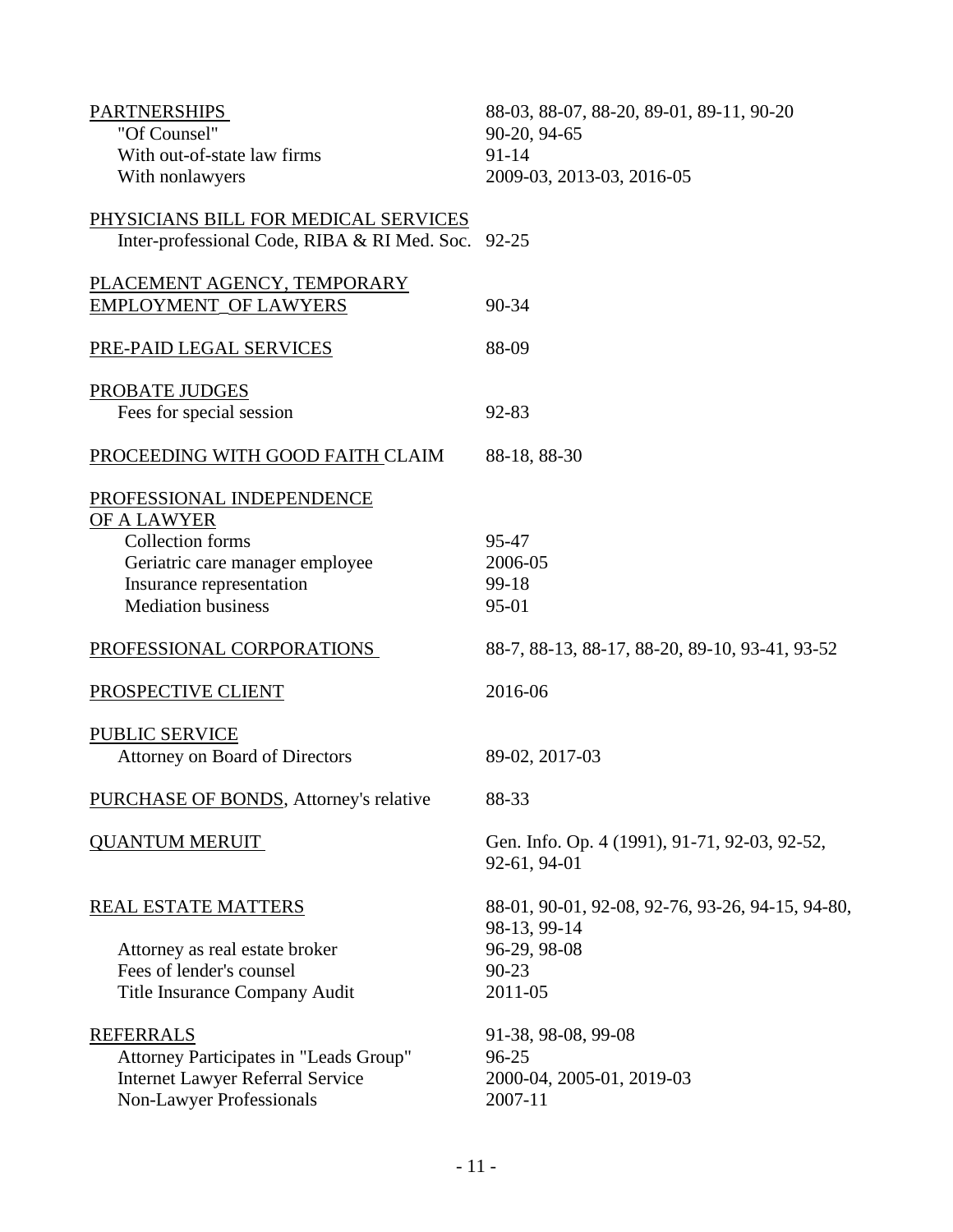| RELEASE OF CLIENT INFORMATION<br>To Lawyers' Weekly                                                                                                                                     | 88-09, 88-23, 88-25, 89-12<br>99-02                                                                                                  |
|-----------------------------------------------------------------------------------------------------------------------------------------------------------------------------------------|--------------------------------------------------------------------------------------------------------------------------------------|
| <b>RELEASE OF LIABILITY</b><br>Sought from Client                                                                                                                                       | 90-37                                                                                                                                |
| RESPONSIBILITY OF NONLAWYER<br><b>ASSISTANTS</b>                                                                                                                                        | 93-11, 95-47, 2016-05                                                                                                                |
| REPORTING PROFESSIONAL MISCONDUCT                                                                                                                                                       | 92-01, 92-72, 92-80, 93-06, 93-48, 93-55, 93-63,<br>94-54, 94-62, 94-78, 95-09, 95-10, 95-30, 95-41,<br>95-43, 96-30, 97-22, 2006-04 |
| RETIRED, ATTORNEY<br>Letterhead                                                                                                                                                         | 96-24                                                                                                                                |
| RULE 1.12 FORMER JUDGE                                                                                                                                                                  | 2007-01, 2018-04                                                                                                                     |
| SAFEKEEPING PROPERTY AND<br><b>SETTLEMENT FUNDS</b>                                                                                                                                     | 92-12, 92-21, 92-45, 92-47, 93-55, 93-57,<br>94-76                                                                                   |
| Assurance to Hospital - Medical lien<br><b>Client Does Not Want To Pay</b>                                                                                                              | 94-46<br>95-27, 95-31, 95-60, Gen. Info. Op.7 (1997),<br>2011-02                                                                     |
| Fees of Former Attorney<br><b>Health Insurance/Medical Bills</b><br>Interpleader<br>Portion In Dispute<br>Reduction of Fee for Family Member<br>Third Person Has Interest in Settlement | 92-82, 97-12<br>95-57, Gen. Info. Op. 7 (1997), 2007-02, 2012-06<br>95-12, Gen. Info. Op. 7 (1997)<br>94-50, 97-17<br>95-29          |
| <b>Funds or Recovery</b>                                                                                                                                                                | 93-64, 95-27, Gen. Info. Op. 7 (1997), 97-17,<br>97-20, 2008-03, 2011-02                                                             |
| <b>SCOPE OF REPRESENTATION</b><br><b>Assistance In Crime</b><br><b>Assistance In Fraud</b>                                                                                              | 91-34, 91-39, 91-46, 91-52, 91-58<br>91-60, 91-72, 2018-01<br>93-81<br>$92 - 18$                                                     |
| SETTLEMENT NEGOTIATIONS                                                                                                                                                                 | 89-20, 89-21, 91-66                                                                                                                  |
| <b>SHARING OFFICE SPACE</b><br>Shared computer<br>With non-lawyer                                                                                                                       | 88-05, 88-26, 89-01, 91-17.1, 91-43,<br>92-33, 93-61, 93-62, 93-66, 2001-02. 2018-02<br>2018-02<br>88-26, 93-61, 97-05, 98-08        |
| SOCIAL HOSPITALITY                                                                                                                                                                      | 91-41                                                                                                                                |
|                                                                                                                                                                                         |                                                                                                                                      |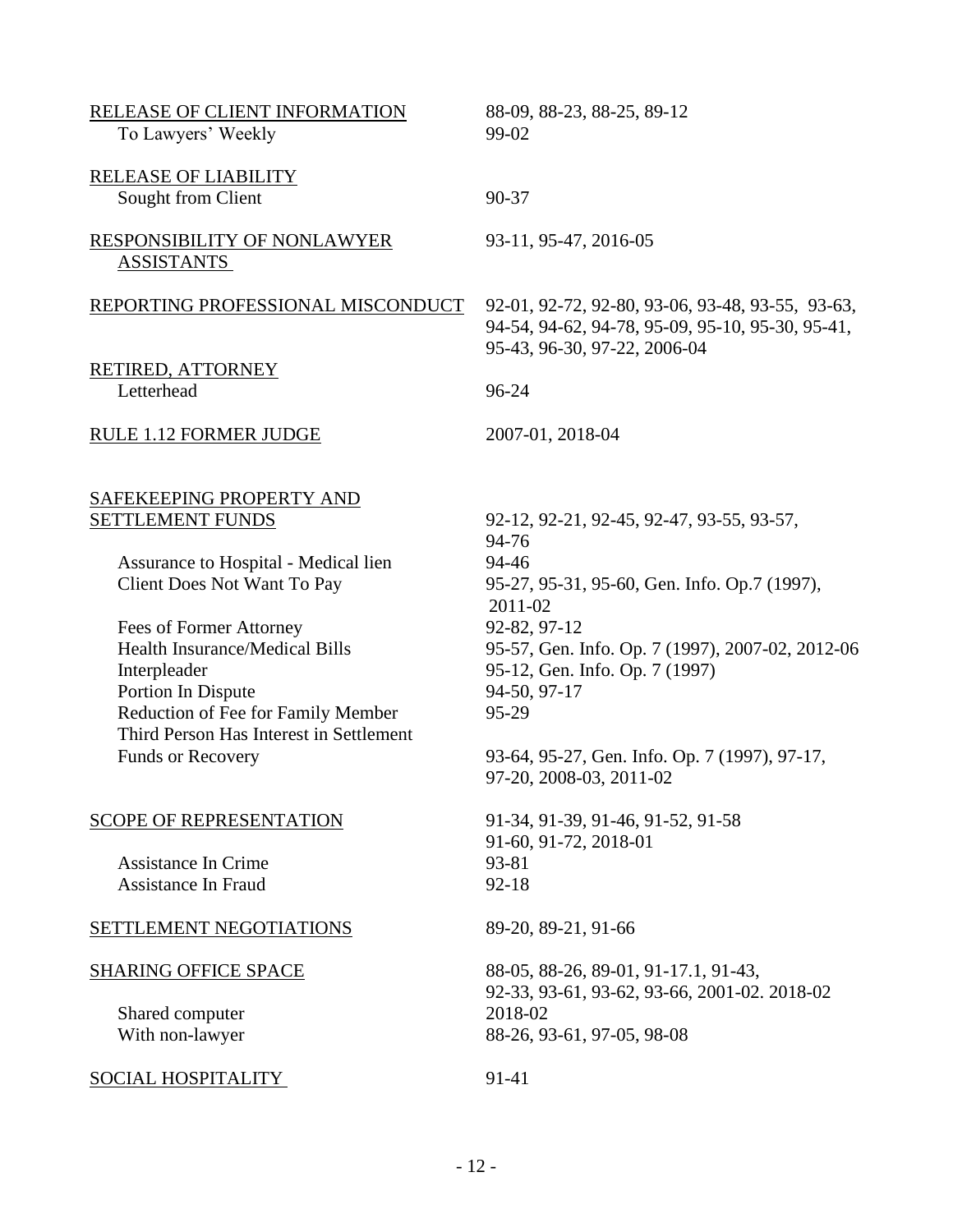**SOLICITATION** (See Advertising & Solicitation) SPLITTING UP - LAW FIRM Retaining firm's name 99-10 Responsibility to Clients after leaving firm 91-35 SPOUSES 92-56, 2004-03 STATE PROFESSIONAL REGULATORY BOARD 87-01 STATIONERY 88-03, 88-04, 88-05, 88-28, 89-02, 89-10, 89-11, 90-35, 99-10 Academic Degree Listed 93-73, 96-24 "Of Counsel" 90-20, 94-65 Government form, in lieu of 2021-01 Paralegals Listed 91-42, 92-24, 96-16 Retired Attorney 96-24 Suspended Attorney 2001-07 STRIKE, ATTORNEY PARTICIPATION 88-21 SUBROGATION CLAIM 88-10, 88-11, 88-25 SUCCESSIVE GOVERNMENT AND PRIVATE EMPLOYMENT 90-17, 91-03, 91-18, 91-51, 92-39, 92-63, 95-33, 96-32, 98-09, 99-04, 2001-04, 2006-02, 2007-04, 2009-01, 2010-08, 2016-02 Concurrent Govt. and Private Employment, Rule 1.11 Applicable to 92-70, 93-24, 93-88, 96-13, 2003-01, 2016-03 Law Clerk 92-75 State Employee Soliciting Employment 92-91 SUSPENDED ATTORNEY 90-22, 91-71 Arbitrator 92-13 TERMINATION OF REPRESENTATION 2002-01, 2018-01 (See also Withdrawal From Case) Attorney lien upon termination 96-35 Filing Final Decree In Divorce 92-43 Mitigation 91-80 TRIAL PUBLICITY 92-29 Duties of prosecutor 2020-02 Release of body-worn-camera video 2020-02 UNAUTHORIZED PRACTICE OF LAW 93-13, 94-57